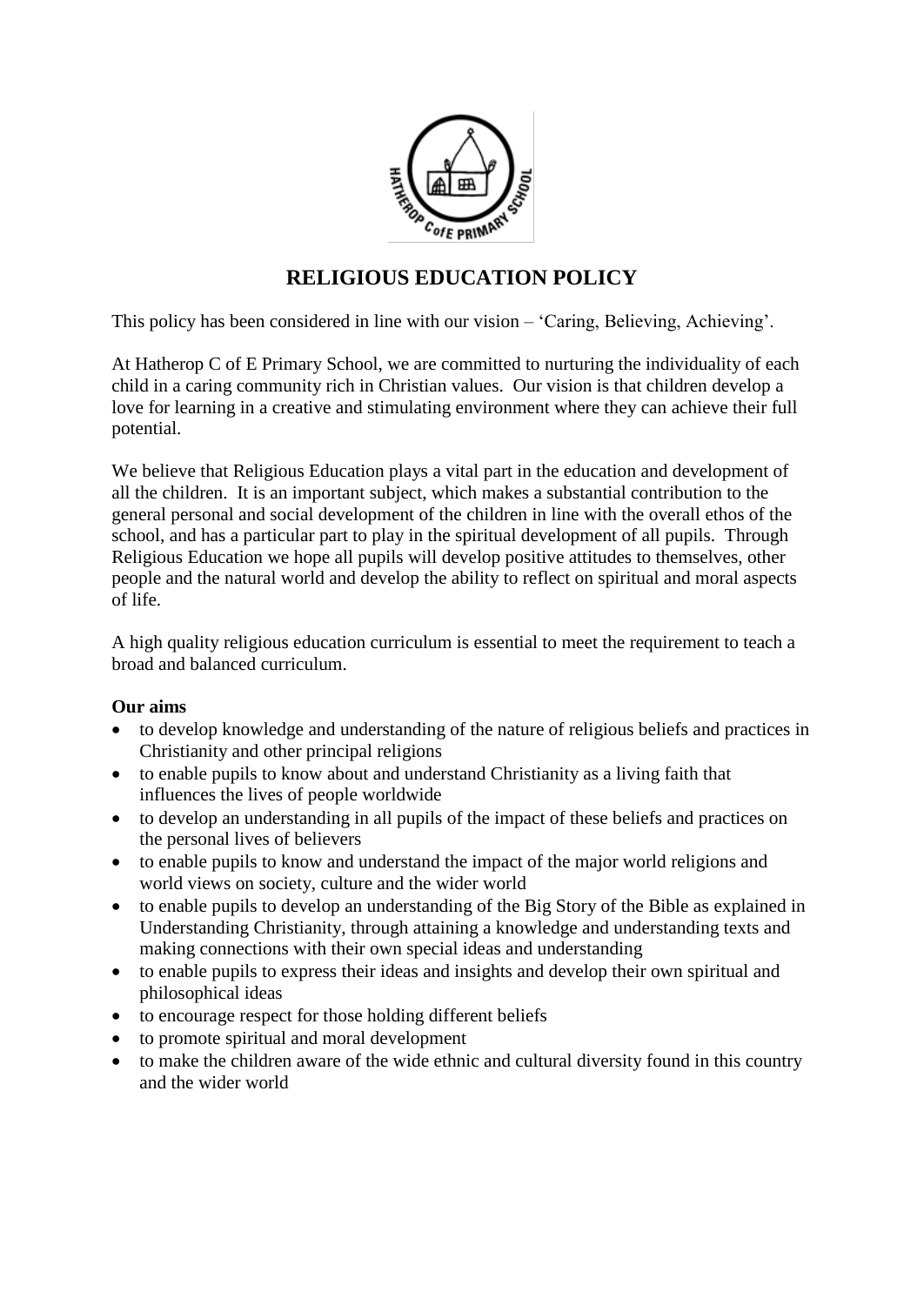# **VALUES**

Our twelve values underpin the life of the whole school community. Those particularly pertinent to the teaching of Religious Education are:

**Friendship:** all members of the school community are encouraged to offer friendship to one another, regardless of faith or belief

**Thankfulness:** we are thankful to God for all that we have, and recognise all gifts come from Him

**Compassion:** we understand that suffering affects all people regardless of faith or belief **Forgiveness:** we forgive each other when we make mistakes

**Encouragement:** we encourage all members of the school community to achieve their potential

**Truthfulness:** everyone is expected to tell the truth at all times

**Respect:** we expect members of the school community to respect one another and their property, the wider community and the environment and for those holding different beliefs to our own

**Generosity:** we are generous with our time and gifts to support and help each other **Trust:** we recognise that trust is the basis of all stable relationships and is rooted in truth **Courage:** we show courage in times of difficulty

**Creativity:** we are made in the image of God, and we recognise God as the ultimate Creator **Perseverance:** we persevere through tasks and activities

## **Teaching and Learning**

- A weekly RE lesson is planned in each class starting with a period of reflection (eg listening to music/lighting candle etc).
- There is a dedicated time every week for RE. The amount of time allocated to the teaching of RE is in accordance with the Gloucestershire guidelines (36 hours per year in EYFS and Key Stage 1 and 45 hours per year in Key Stage 2).
- Plan lessons using clear objectives and be able to evidence how the objectives link to delivery and content in the classroom.
- Because we are a Church of England school, the learning is focused on overlapping units and these are rooted in Christianity.
- Lessons often include discussions and debates about relevant topics and children are encouraged to listen to and respect the views of others whilst challenging their own views and beliefs.
- Each area of study includes learning about religion and learning from religion. Areas of spiritual, moral, cultural and social development underpin each lesson.
- Spiritual development is encouraged through personal and group reflection, exploring and reflecting on their own and each other's beliefs, values and attitudes, promoting an ethos of respect for self, others and the environment and by introducing a range of vocabulary related to spiritual development.
- Cultural education is an important part of the curriculum, assisting children in making sense of the world around them and understanding why they and others act the way they do.
- Social development within the context of RE involves the consideration of what is of value, including issues of right and wrong, developing an understanding of ideas such as justice, fairness, honesty and truth and exploring the influence of family, friends and the media on moral choices.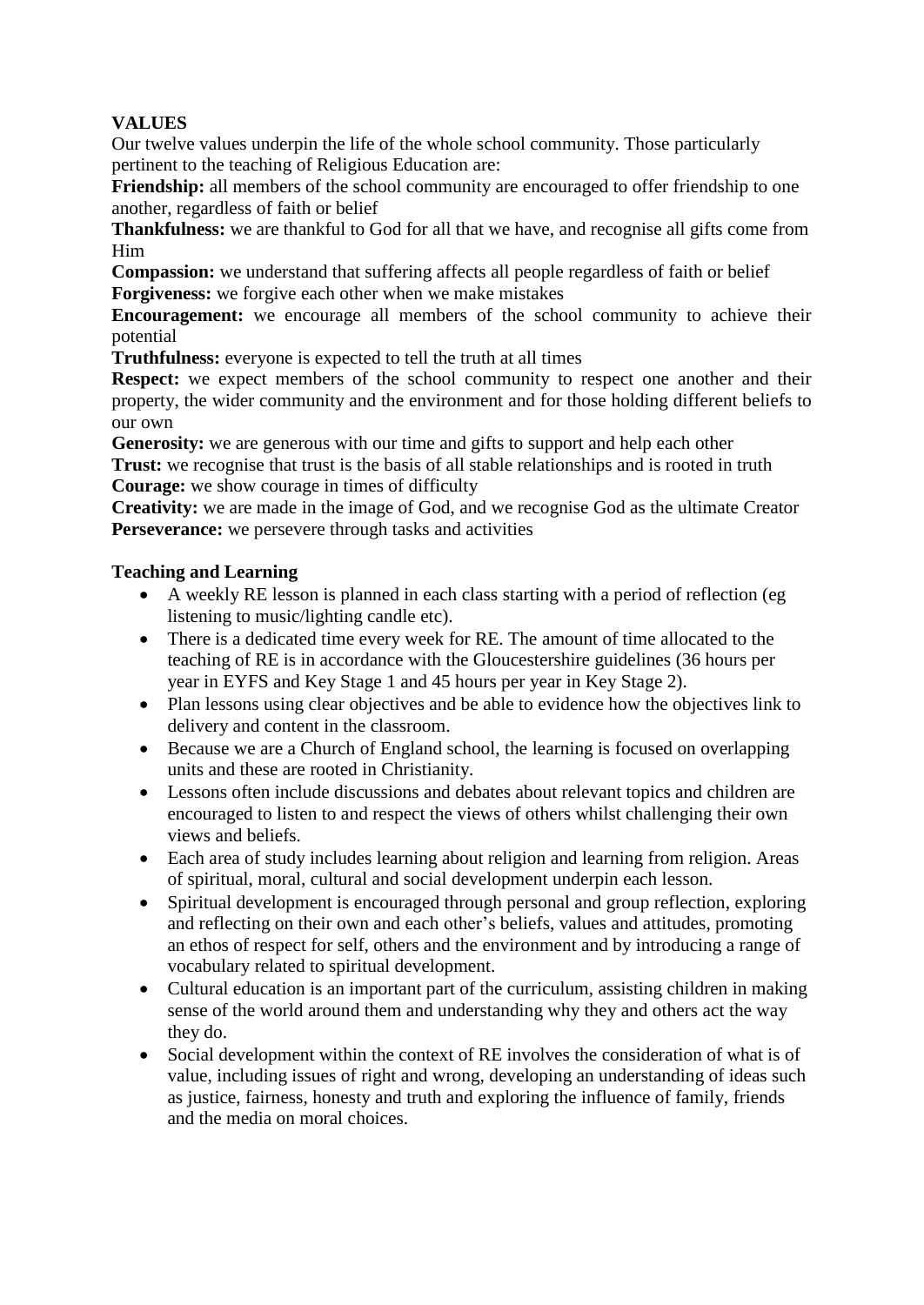- Teachers follow either a two year or three year rolling programme for all three classes which covers the agreed syllabus (see attached programme). Staff use the suggestions for lessons and deliver these in a way which is as lively and stimulating as possible.
- *Understanding Christianity* is used to support pupils by developing their understanding of significant theological concepts.
- Separate units for Harvest, Christmas and Easter are topics for collective worship as well as being incorporated into the rolling programme.
- Pupils learn RE in their mixed age/ability classes.
- The school has a variety of RE resources including books, posters, videos and artefacts for Christianity, Judaism, Islam and Hinduism.
- Visitors are invited into the school to share their beliefs. Members of the local clergy visit the school regularly.
- There are appropriate editions of biblical stories and Bibles in all classrooms.
- We make visits to places of worship as part of the study unit in order to make this learning as real as possible. The local church is visited regularly both as part of learning about the Christian Church and as a place of worship for Harvest, Christmas and Easter celebrations and other occasions.

Children are expected to present work carefully. Work is dated as well as the title before each task and the work marked in line with the school's marking policy.

## **The Foundation Stage**

Religious Education in the Foundation Stage is covered within the Early Years Foundation Stage Framework, in particular within the areas of personal, social and emotional development (PSE) and knowledge and understanding of the world. (KUW). The study of Religious Education helps children to develop a positive sense of themselves and others, to form positive relationships and develop respect for others. Religious Education also enables the children to begin to make sense of their world and their community.

## **Curriculum planning**

The teaching programme is based on the study units found in the Gloucestershire Agreed Syllabus 2017. This entails 4 study units at Foundation Stage, 7 study units at Key Stage 1 and 9 study units at Key Stage 2. These are further subdivided into the 4 main religions. In line with the New Agreed Syllabus, teachers will devote the majority of time to content related to Christianity and include further studies of Judaism and Islam in Key Stage 1 and Judaism, Islam and Hinduism at Key Stage 2.

The rolling programme of units reflects the focus of study for each class and can be seen in the appendix to this policy.

## **Cross-curricular links**

There is considerable overlap of the skills encountered in RE in other curriculum areas. *P.S.H.C.E*: There are many areas which are discussed in a circle time format, in particular the interpersonal and social skills of caring and sharing, respect for others and listening to and valuing the opinions and beliefs of others.

**Literacy***:* There are many opportunities in which literacy skills can be used to reinforce the learning in RE, for example: posters, brochures, poetry, prayers, reports and recounts of visits and visiting speakers, explanations of new vocabulary, labelling.

**IT:** Throughout the school the laptops are used regularly for presentational purposes, or for research at KS2.

**Art:** Art is often used to illustrate work covered in the units.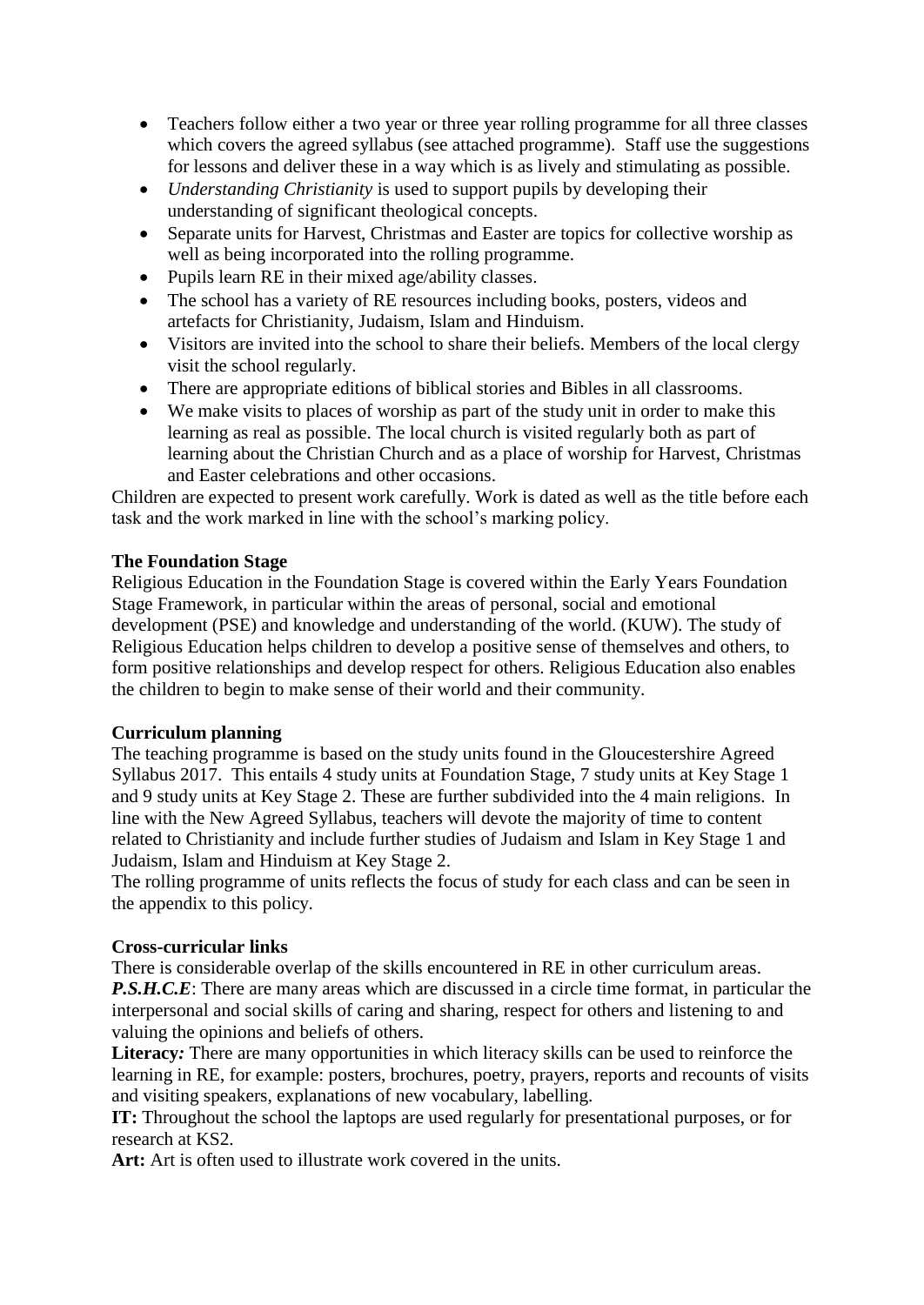**Drama:** Role-play and drama offer opportunities for reinforcing units of study in an enjoyable and accessible way.

**Geography:** Links with Geography are made when study units are about different places and people.

**History:** Links with History are made when studying people from earlier times.

In **Numerac***y* the occurrence of amazing patterns and in **Science** the intricacy and beauty of nature and the natural world give scope for the acknowledgement of the wonders of the world.

#### **Assessment**

All children receive a written comment on progress in R.E. in the annual report to parents. At the end of each unit covered the class teacher completes a whole class assessment which reflects the focus of the study.

## **Equal Opportunities**

All staff aim to ensure that every child has equal access to a rich and rewarding Religious Education curriculum that is relevant to their experience and needs regardless of their age, gender, race, religion, belief, disability or ability. We make use of a range of learning activities, teaching strategies and resources. Children for whom English is a second language will be supported in their use of English to enable them to participate fully in the curriculum.

#### **Religious Education and Inclusion**

At Hatherop C of E Primary School we teach Religious Education to all children, whatever their ability. It is our aim to ensure that every child has equal access to a rich and rewarding curriculum that is relevant to their experience and needs. We provide learning opportunities matched to the needs of children with learning difficulties as well as providing challenging work for the more able children.

When planning teachers identify any specific issues relevant to pupils with special needs or of different faith.

## **Parents**

We recognise the importance of parents as partners; supporting their children to become well rounded individuals. Parents are informed about what and how their children are learning through school letters, parents' evenings, informal meetings when appropriate and an annual report. Any parent or contact with special knowledge appropriate to the topics being studied is welcomed into the school to share their knowledge with the children.

#### **Religious Education subject leader**

The main aspects of this role are:

- o providing leadership and direction in Religious Education and keeping up to date with new developments and good practice.
- o ensuring the Gloucestershire agreed Syllabus is implemented effectively
- o working closely with staff, offering guidance, support, leadership and arranging training as appropriate
- o managing and updating resources
- o monitoring and evaluating the quality of teaching and learning of Religious Education throughout the school
- o liaising with other schools, the diocese and the LEA
- o co-ordinating the review and updating of the policy when necessary